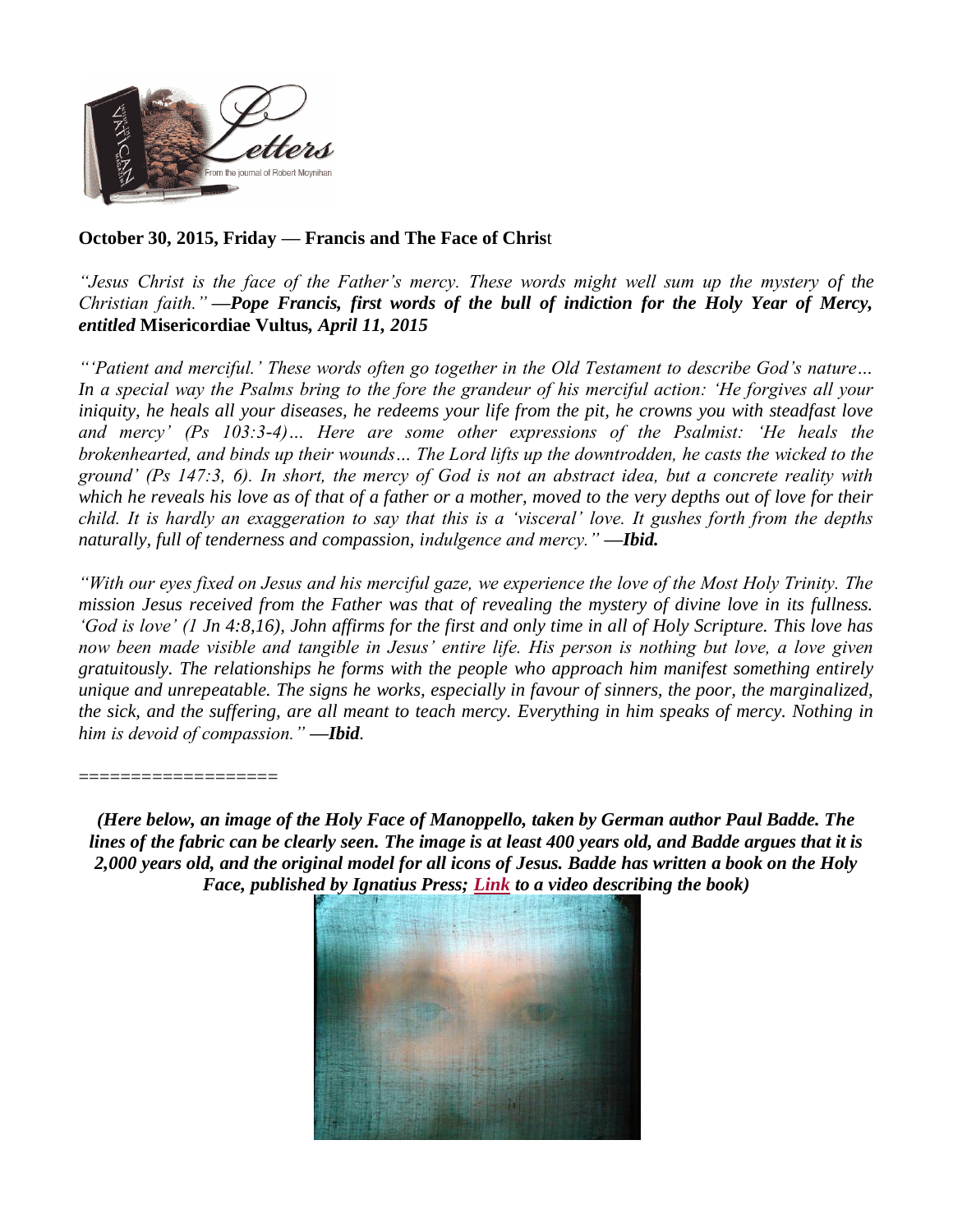An Italian newspaper is reporting that Archbishop **Georg Gaenswein**, Prefect of the Pontifical Household for **Pope Francis** and Personal Secretary to Emeritus Pope **Benedict VI** this week traveled quietly to the Shrine of the Holy Face in the little Italian hill-town of Manoppello in the Abruzzi region of Italy, about a 3-hour drive east from Rome. [\(link\)](http://ilcentro.gelocal.it/pescara/cronaca/2015/10/29/news/padre-georg-in-abruzzo-prepara-l-arrivo-di-francesco-1.12351895)

The paper, *Il Centro* (evidently so named because it covers the news of central Italy), in its Pescara edition of yesterday, October 29, says Gaenswein made the trip "following a visit on Tuesday" (October 27) to the Shrine of the Eucharistic Miracle in Lanciano, also in Abruzzo. Therefore, the visit seems to have occurred either late on Tuesday, October 27, or on Wednesday, October 28 (the paper does not state the precise date or time, only that it came "after" the Tuesday visit to Lanciano).

Interestingly, the paper then speculates that Gaenswein was making this trip in order to prepare a visit to the Manoppello shrine during the Holy Year of Mercy *by Pope Francis himself*.

Such a papal visit does not seem impossible, primarily for two reasons:

(1) because Pope Benedict XVI visited the shrine on September 1, 2006, about a year and a half after his election; that visit, the first ever by a Pope, gave credibility to the pious belief that the unusual image kept now for nearly 400 years in Manoppello, since the mid-1600s, is a mysterious "not made by human hands" image of Jesus Christ worthy of respect and veneration, and it set a possible precedent for other Popes, like Francis, to follow; and

(2) the first two words of Francis' recent bull of indiction for the upcoming Jubilee of Mercy are precisely "*Misericordiae Vultus*" — "The Face of Mercy" (literally, "Of mercy the face") — referring to the face of Christ; this suggests that it would not be out of the realm of the possible for Pope Francis to wish to venerate the image conserved in Manoppello.

Since 2001, when I first decided to go out from Rome to see the Holy Face of Manoppello for myself, I have been able to visit the tiny village and shrine a dozen or more times — even to stay with the friars at the shrine for several days. (Each year, our magazine brings small groups of pilgrims to the shrine as part of our *Inside the Vatican* pilgrimages to Rome and central Italy.) Over the years, I have come to know the rector of the shrine, Franciscan Father **Carmine Cucinelli**, Sister **Petra Maria Steiner** and Sister **Blandine Schlömer**, two German nuns who have studied the image for many years, and I have begun to write a book on the Holy Face, which I hope to finish before the end of the Holy Year.

(In recent years, there has also been increasing interest in the Holy Face on the part of some Orthodox Christians, including Russian Orthodox, who have been coming to Manoppello in increasing numbers, by the dozens and the hundreds. But some Russians have said that, if it were permitted to transport the image abroad, even to Russia — for example, to the Church of Our Lady of Kazan on Red Square in Moscow that the number of Russians who might come to see and venerate the image might be in the millions… The bishop in charge of the diocese where Manoppello lies is Archbishop Bruno Forte, but the final decision on any such transport and display abroad would have to be made by Pope Francis himself…)

Here below is my translation of the article published yesterday in Italy about Gaenswein's visit to Manoppello….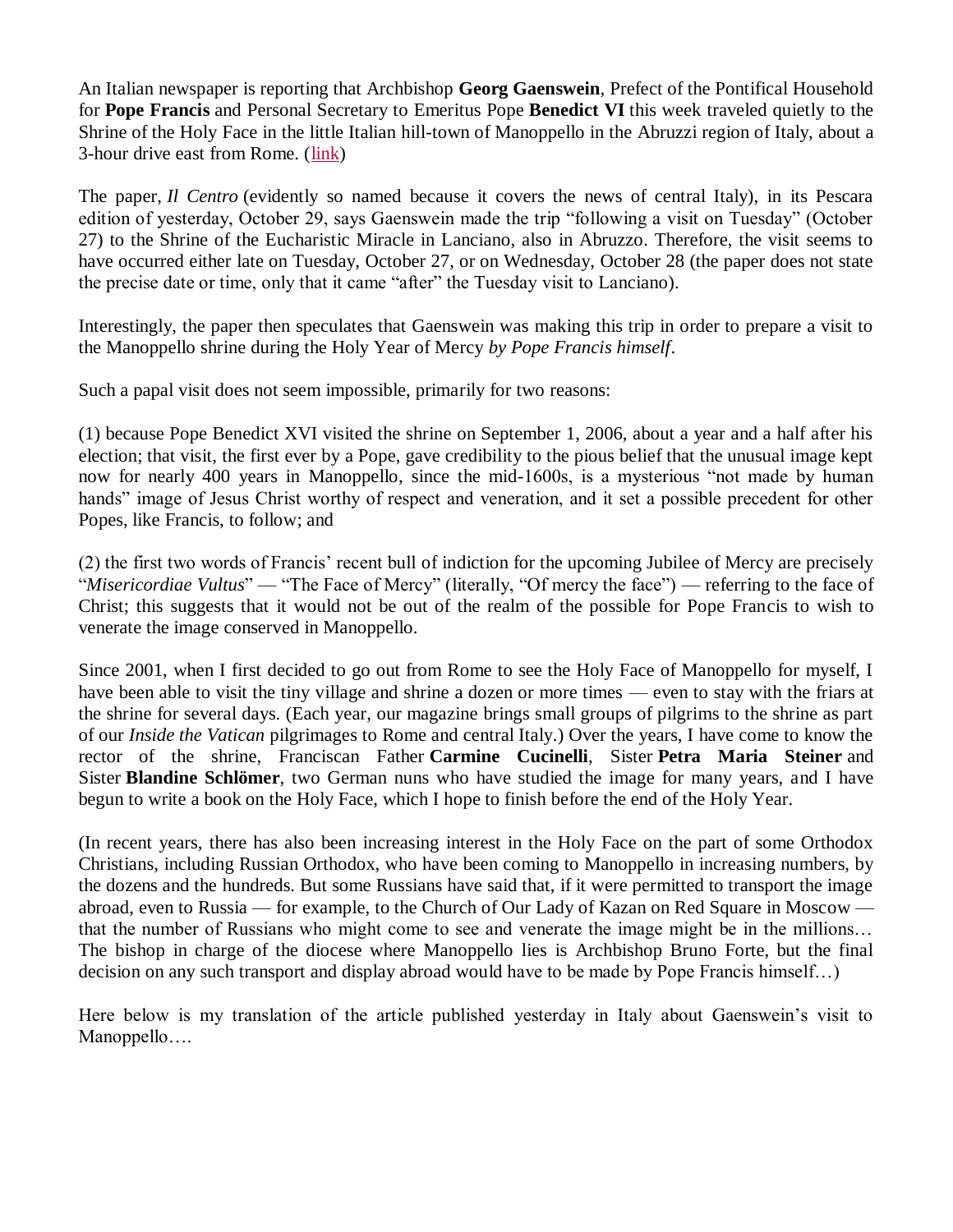*(Another photo of the Holy Face, also taken by Paul Badde; the image is transparent when photographed against a light background; it is inside two panes of glass held in place by a metal frame)*



## **Father Georg in Abruzzo, The Hypothesis: Pope Francis Is Coming**

The surprise visit of the Prefect of the Papal Household to the Basilica of the Holy Veil follows a stop Tuesday at the Eucharistic miracle. The German archbishop accompanied Pope Benedict XVI in 2006

*By Walter Teti*

*October 29, 2015*



*(Monsignor Georg Gänswein, center, with Father Carmine Cucinelli (left) and Sister Petra Maria Steiner (right) in Manoppello this week)*

MANOPPELLO — German Archbishop Georg Gänswein, the personal secretary and main collaborator of Pope Benedict XVI, who also Pope Francis wished to confirm in his role, visited privately the shrine of the Holy Face, accompanied by two religious. The visit to Manoppello followed a visit that the highranking prelate made Tuesday to the Eucharistic Miracle of Lanciano: a path between the two Abruzzesi cornerstones of Christianity that for years have been proposed for all pilgrims.

It seems fitting to point out that, since December 2012, Monsignor Gänswein also holds the influential post of Prefect of the Papal Household which handles the Holy See's relations with heads of state and with the leaders of other Churches. "The arrival of Monsignor Gänswein had not been announced in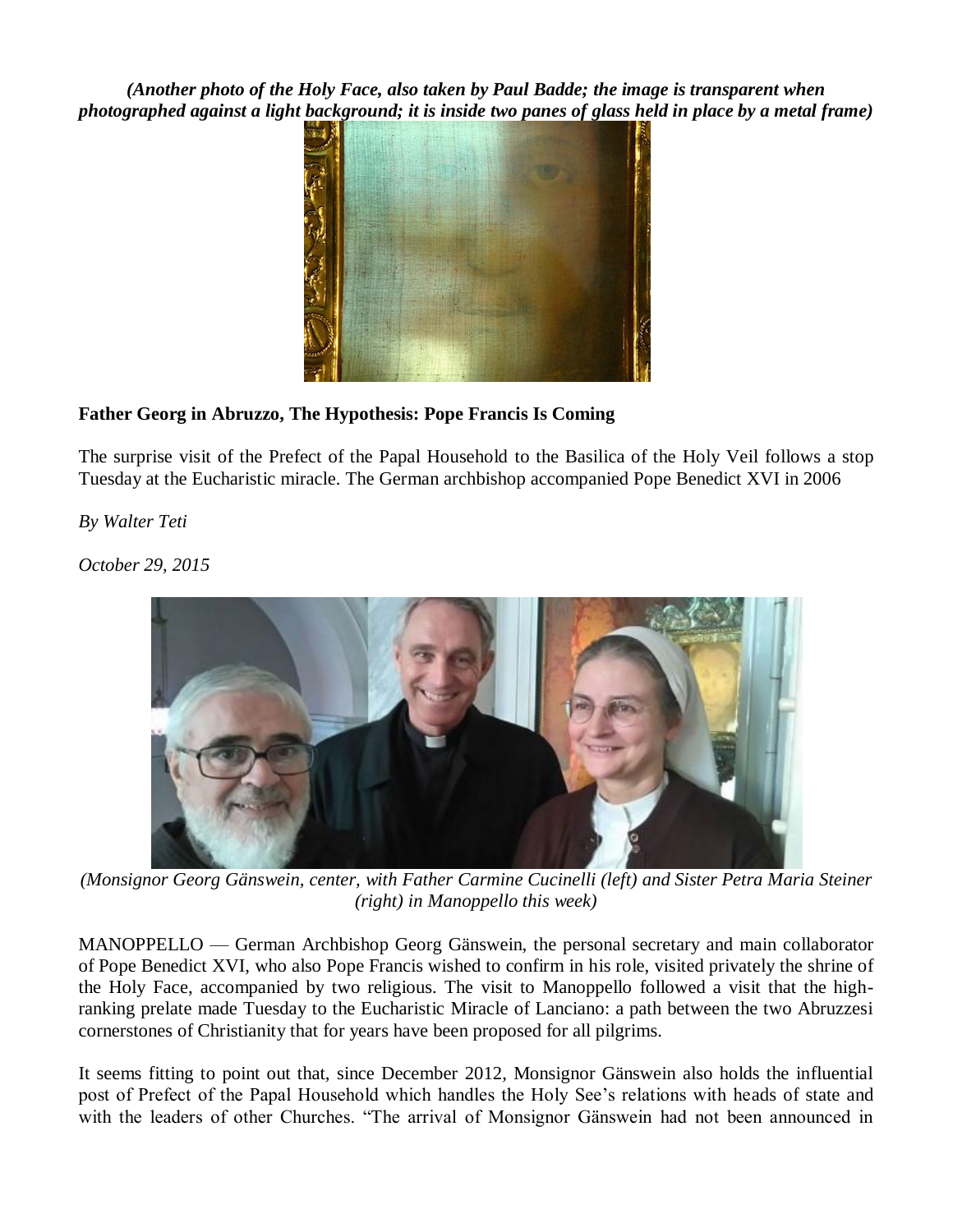advance," Father Carmine Cucinelli, Rector of the shrine, said. "His visit took us by surprise, making us very happy indeed, because it was a welcome return."

Monsignor Georg — as he is commonly known in Italy because of his complicated surname — first arrived in Manoppello with Benedict XVI on the occasion of the historic papal pilgrimage of September 1, 2006 in Abruzzo. His surprise return nourishes the hypothesis of a future visit to the shrine by Pope Francis during the special Jubilee of Mercy. An invitation to the Pope was in fact already addressed by the friars of Manoppello, via the Superior General of the Capuchins, Father Mauro Johry father, during the latter's visit to Manoppello last June, in the presence of the provincial for the Abruzzo region, Father Carmine Ranieri.

Reinforcing this hypothesis is the simultaneous visit of Monsignor Georg to Lanciano, where the keepers of the Eucharistic Miracle are also Franciscans.

In short, the arrival of the Archbishop allows the pleasant thought that the Pope, during the Jubilee year, might visit Abruzzo, stopping both in Lanciano and in Manoppello.

In this regard, it should be noted that the bull of indiction for the Jubilee by Pope Francis —*Misericordiae Vultus* — begins by recalling the very face of Christ: "Jesus Christ is the face of the Father's mercy. These words might well sum up the mystery of the Christian faith."

Monsignor Georg, having spent time in prayer before the Holy Face, visited the exhibition on the Holy Veil set up in the basilica and listened to the explanations of Father Paolo Palombarini and Sister Petra-Maria Steiner, a German nun who lives in Manoppello and is engaged in the dissemination of knowledge of the Holy Face as well as in the reception of pilgrims and in support of the needy.

Georg, before leaving the basilica, signed the guest book to formalize his presence without leaving any comment.

Here is the beginning of an article on the Holy Face of Manoppello which appears in *Wikipedia* on the internet [\(link\)](https://en.wikipedia.org/wiki/Manoppello_Image).

## **The Wikipedia Article**

*The Manoppello Image is an image of a face on a cloth (17.5 cm wide and 24 cm high) that is stored in a church in the village of Manoppello, Italy. The church, known as Santuario del Volto Santo, is part of a monastery belonging to Capuchin monks. There have been claims that the cloth is the Veil of Veronica.*

## *Background*

*According to local tradition, an anonymous pilgrim arrived in Manopello in 1508 with the cloth wrapped in a package. The pilgrim gave the package to Dr. Giacomo Antonio Leonelli, who was sitting on a bench in front of the church. The doctor went into the church and unwrapped the package, discovering the veil. He immediately left the church to find the pilgrim but could not trace him.*

*The veil was owned by the Leonelli family for a century.*

*In 1608, Pancrazio Petrucci, a soldier married to Marzia, a member of the Leonelli family, stole the veil from his father-in-law's house. A few years later, Marzia sold it for 400 scudi to Doctor Donato Antonio*